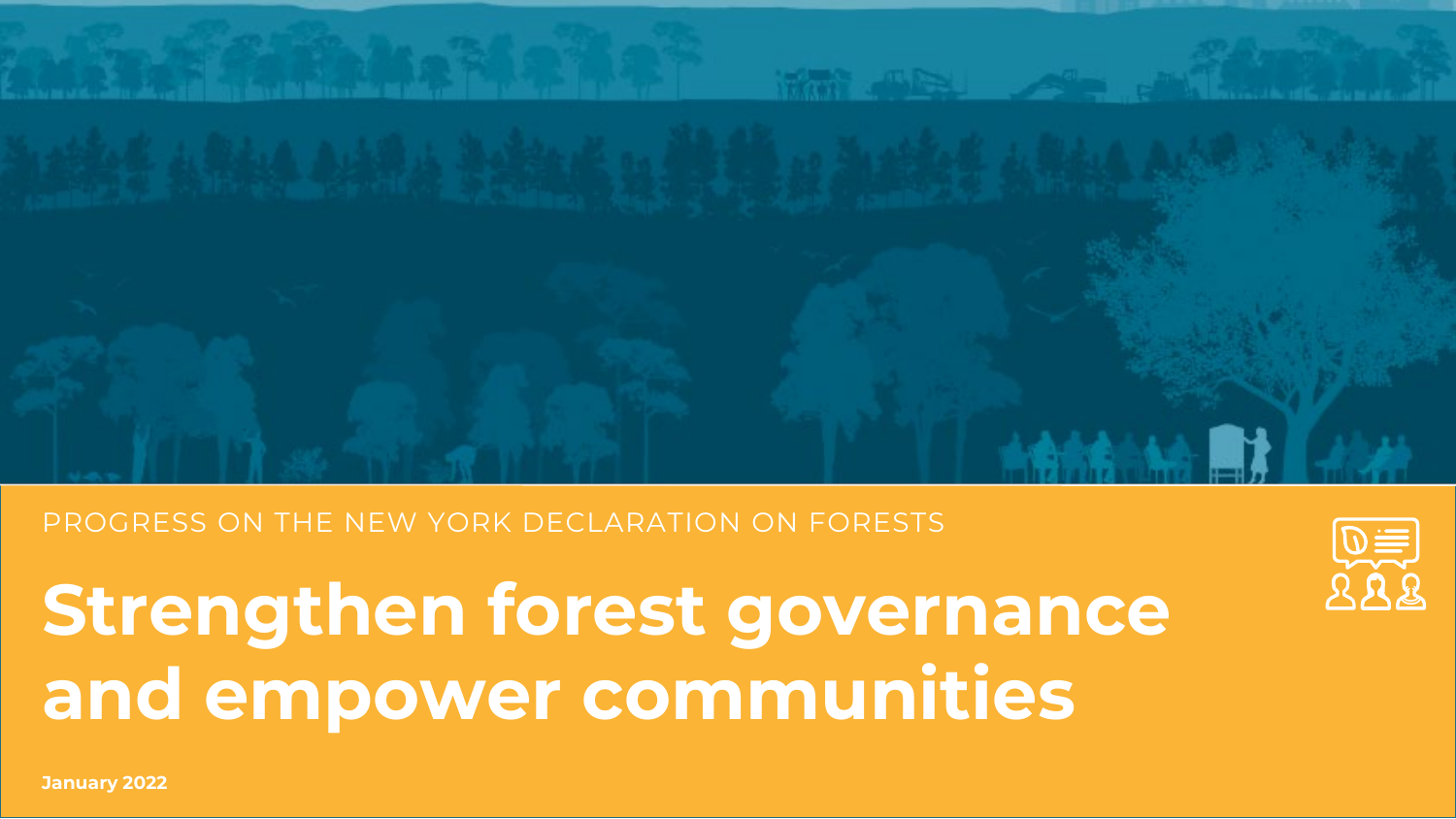



# **Goal 10**

Strengthen forest governance, transparency, and the rule of law while empowering and recognizing the rights of Indigenous Peoples and Local Communities, women, and youth, especially the rights pertaining to their lands and resources.

# **Good forest governance is a necessary condition for forest protection and sustainable land use.**

Weak governance in the forest sector comes at a cost. Lost revenues from tax evasion, the loss of ecosystem functions, and conflicts with forest communities are estimated to cause more than **USD 17 billion in economic losses per year**.

Good governance **enables the implementation of and compliance** with laws and policies that prevent or reduce deforestation.

A strong legal and policy framework can also improve people's livelihoods. About 200 million Indigenous People depend on natural forests for their livelihoods. For these communities to continue managing their forests, they **must secure legal recognition and enforcement of their rights**, as well as broader empowerment in governance and decision-making.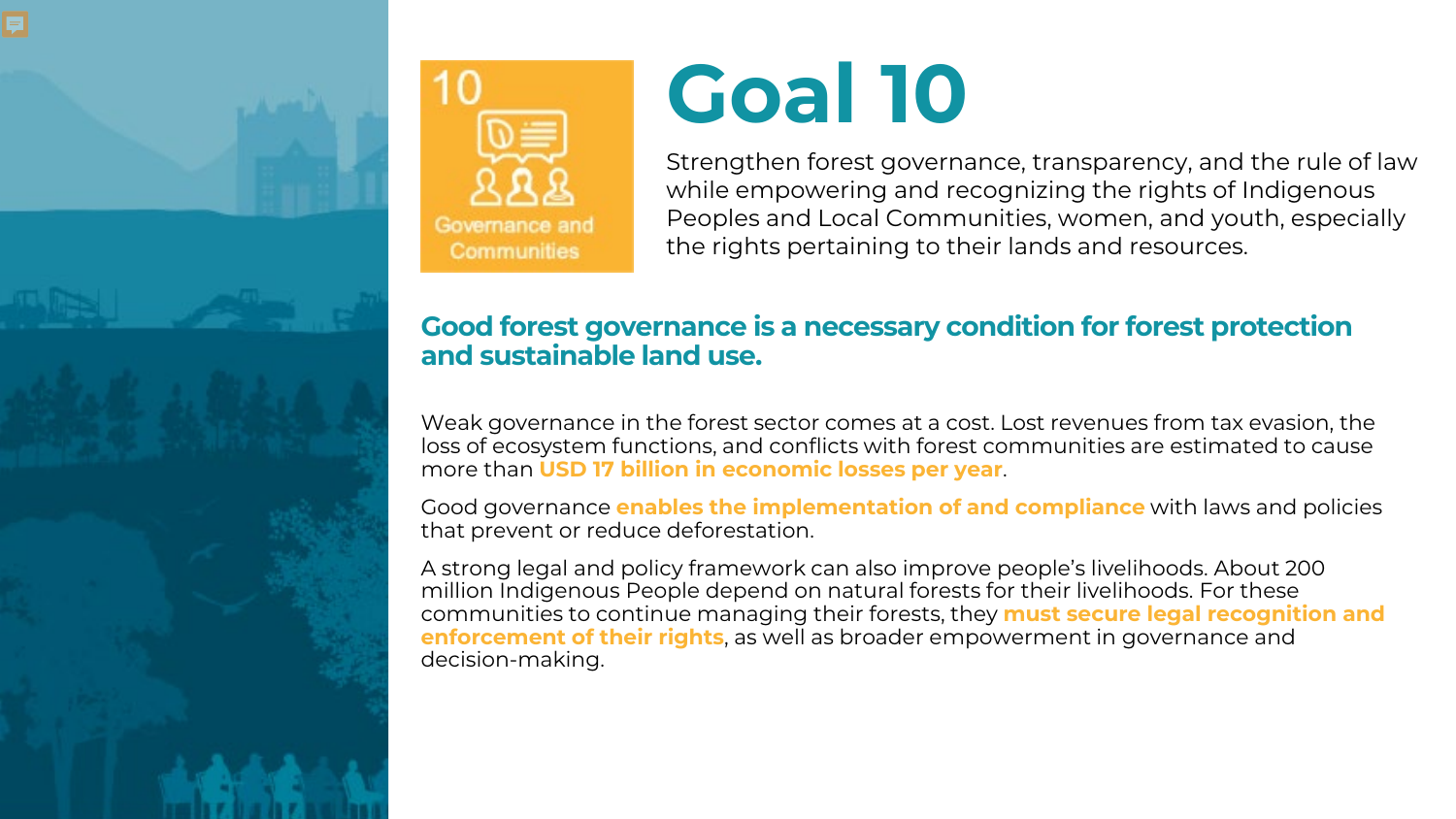# **Seven years after the NYDF was launched, improvements in forest governance remain too slow to have a measurable impact on reducing deforestation.**

While **there is progress** in increasing transparency around forests, improving law enforcement, and expanding demand-side measures to address illegal logging in a number of countries, improvements fall short of what is needed.

Much deforestation **is illegal, and corruption remains rampant** in and around forests. In the past seven years, illegal deforestation has increased from 49% to 69%.

There is also a continued failure to grant Indigenous Peoples' and local communities' (IPLCs) **rights and decision-making power over their forests**, and the **increasing violence** against defenders of lands and forests is alarming.

#### **Killings of environmental defenders**



Source: Global Witness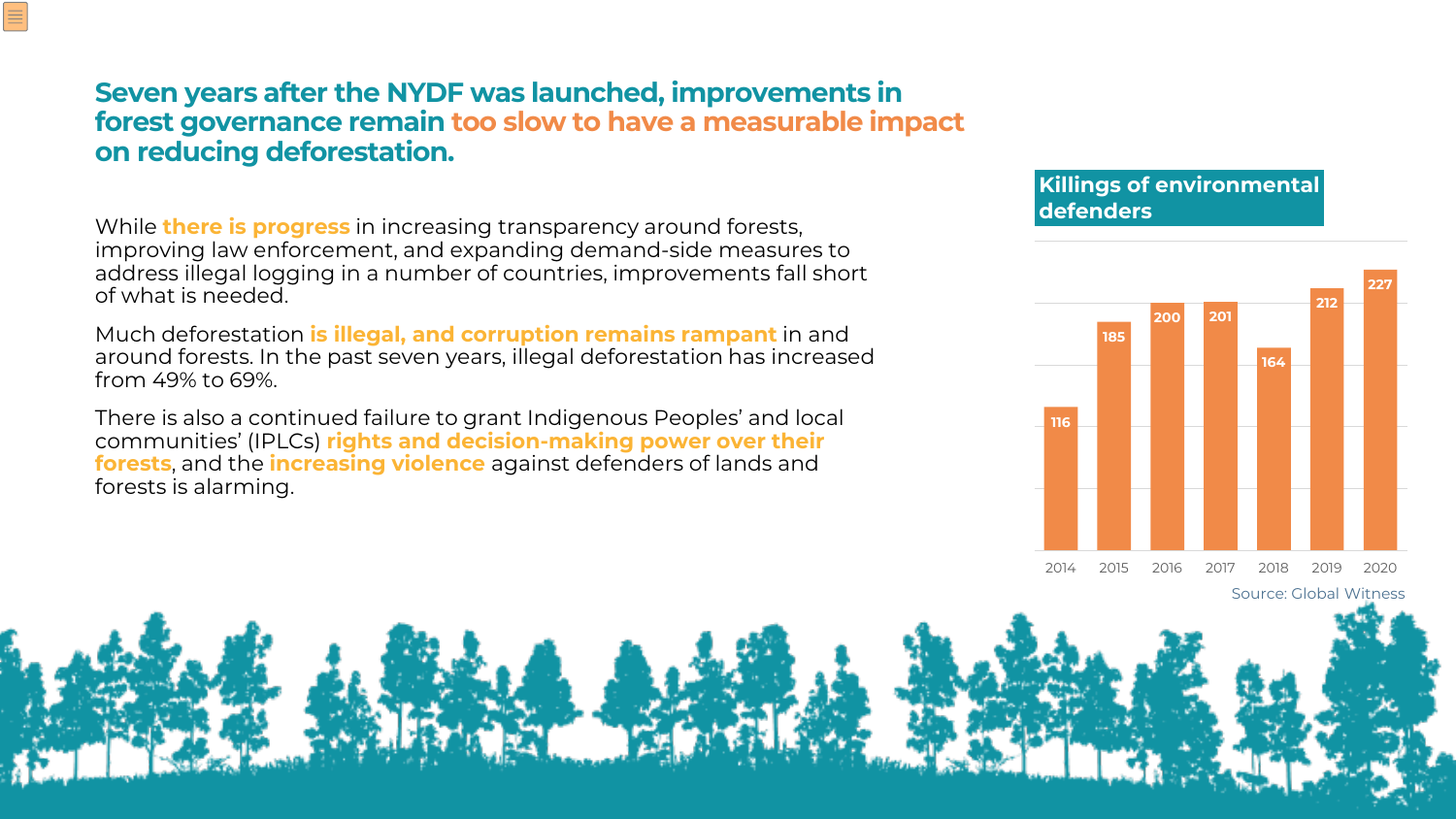# **An assessment of nine major tropical forest countries illustrates the challenges that forest countries face in establishing the necessary legal and policy frameworks to enable forest protection and sustainable management.**

 $|\equiv$ 

Most countries assessed made progress over the course of a decade on **developing and strengthening** national action plans to reduce illegal logging and deforestation. However, most countries still **scored poorly on the completeness and coherence** of their forest legislation.



Note: Scores are on a scale of 0 to 100 percent, from worst to best performance. DRC = Democratic Republic of the Congo, Lao PDR = Lao People's Democratic Republic.

Source: Climate Focus and Chatham House. (2018). Assessments of government forest policy in nine countries.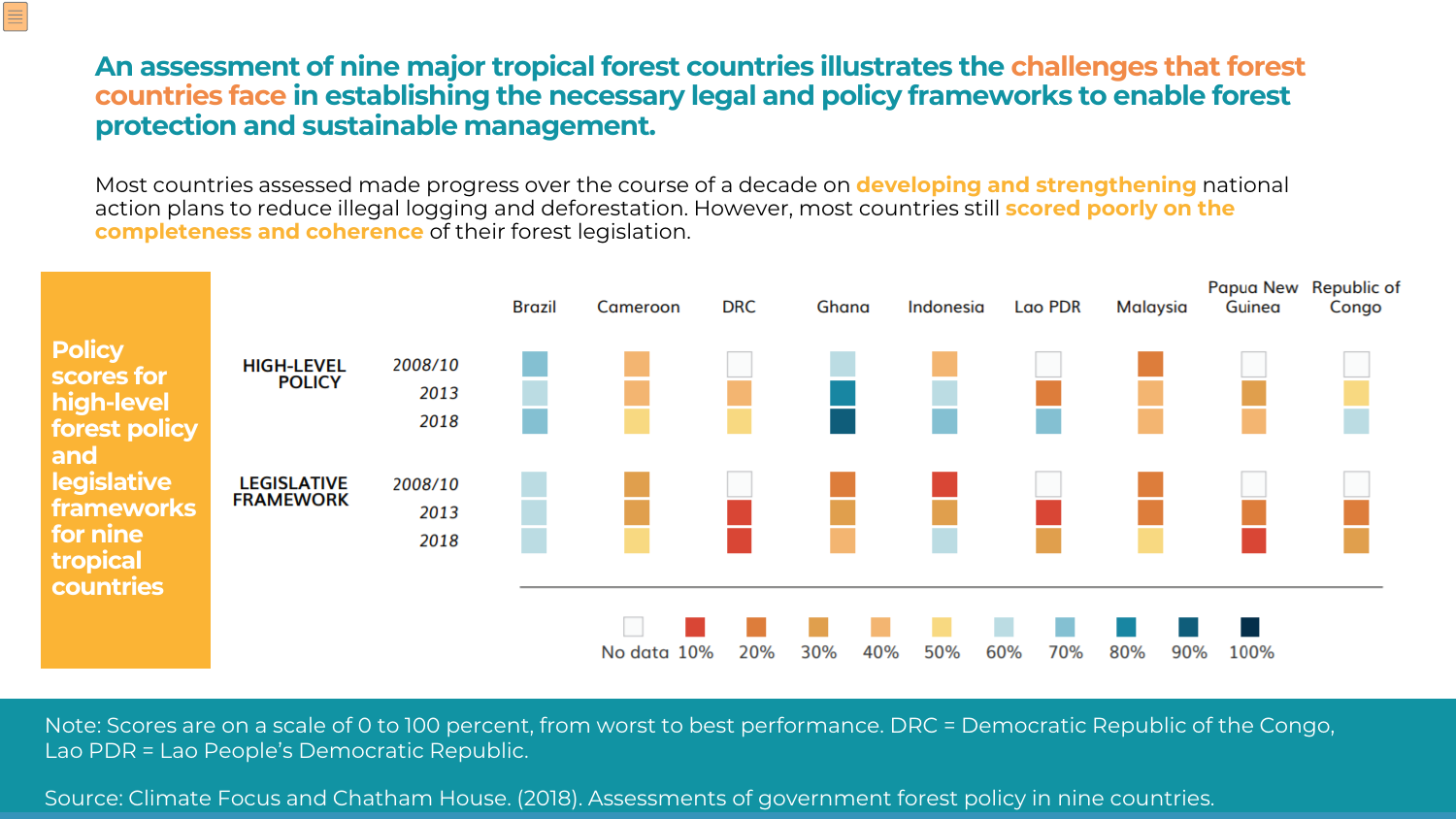# **Several systemic challenges continue to hamper progress, especially in countries where institutions and the rule of law tend to be weak.**

Governance challenges are usually found in countries where:

- Laws on **access to information and justice**, as well as **participation in decision-making**, are weak or inadequately implemented
- The legal system **insufficiently protects** the land and resource rights of Indigenous Peoples, local communities, and women
- **Inconsistencies and conflicts** exist within forest legislation
- Limited **resources and capacities** are allocated to forest enforcement agencies
- Limited priority and a **lack of political will** is attached to implementing forest laws
- High levels of **corruption** prevail
- There is a **lack of transparency and poor traceability** in agricultural commodity supply chains

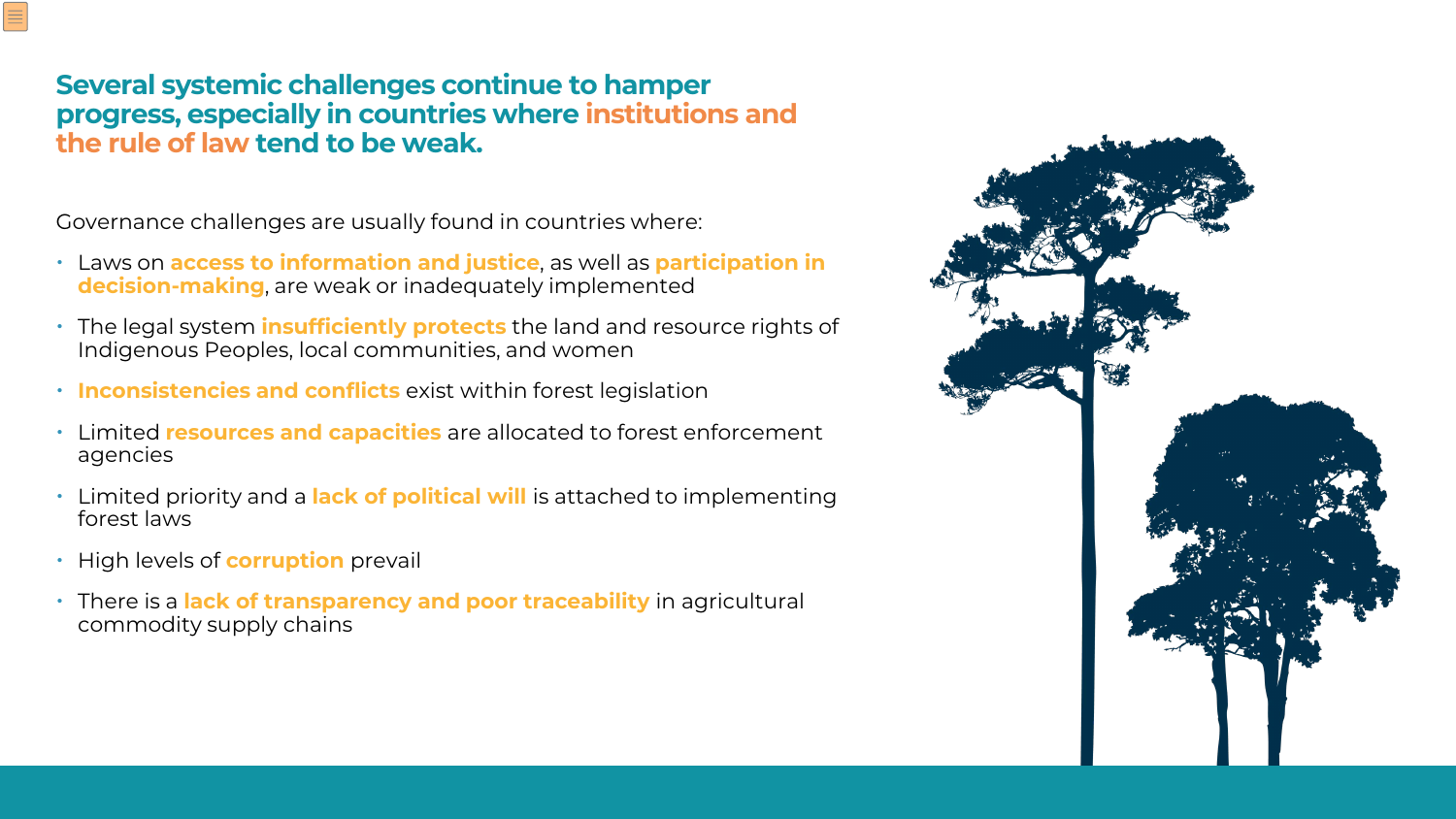# **Signs of progress shed light on how forest governance can be strengthened.**

#### **Forest laws and policies**:

Despite major inconsistencies still in place, most countries have forest laws and policies on paper.

 $\triangleright$  As of 2019, 176 countries have environmental frameworks, 150 have embedded environmental protection or the right to a healthy environment in their constitution and 164 countries have created cabinet-level bodies responsible for environmental protection.

### **Transparency, participation and access to justice**:

Citizen access to forest information and justice has improved in some countries.

- $\triangleright$  In 2018, countries in Latin America and the Caribbean reached a milestone by adopting the Escazú Agreement, though ratification has been slow.
- $\triangleright$  The implementation of Voluntary Partnership Agreements has led to greater government transparency and accountability in Ghana, Cameroon, and Indonesia.
- Many countries' court systems have broadened the criteria for standing, allowing more stakeholders to bring forest-related cases to court.

#### **Enforcement:**

Increased international cooperation among enforcement agencies has been successful at tackling trade in illegal timber.

 $\triangleright$  Increased international cooperation among enforcement agencies has led to the seizure of USD 1.5 billion worth of timber from 2012 to 2017.

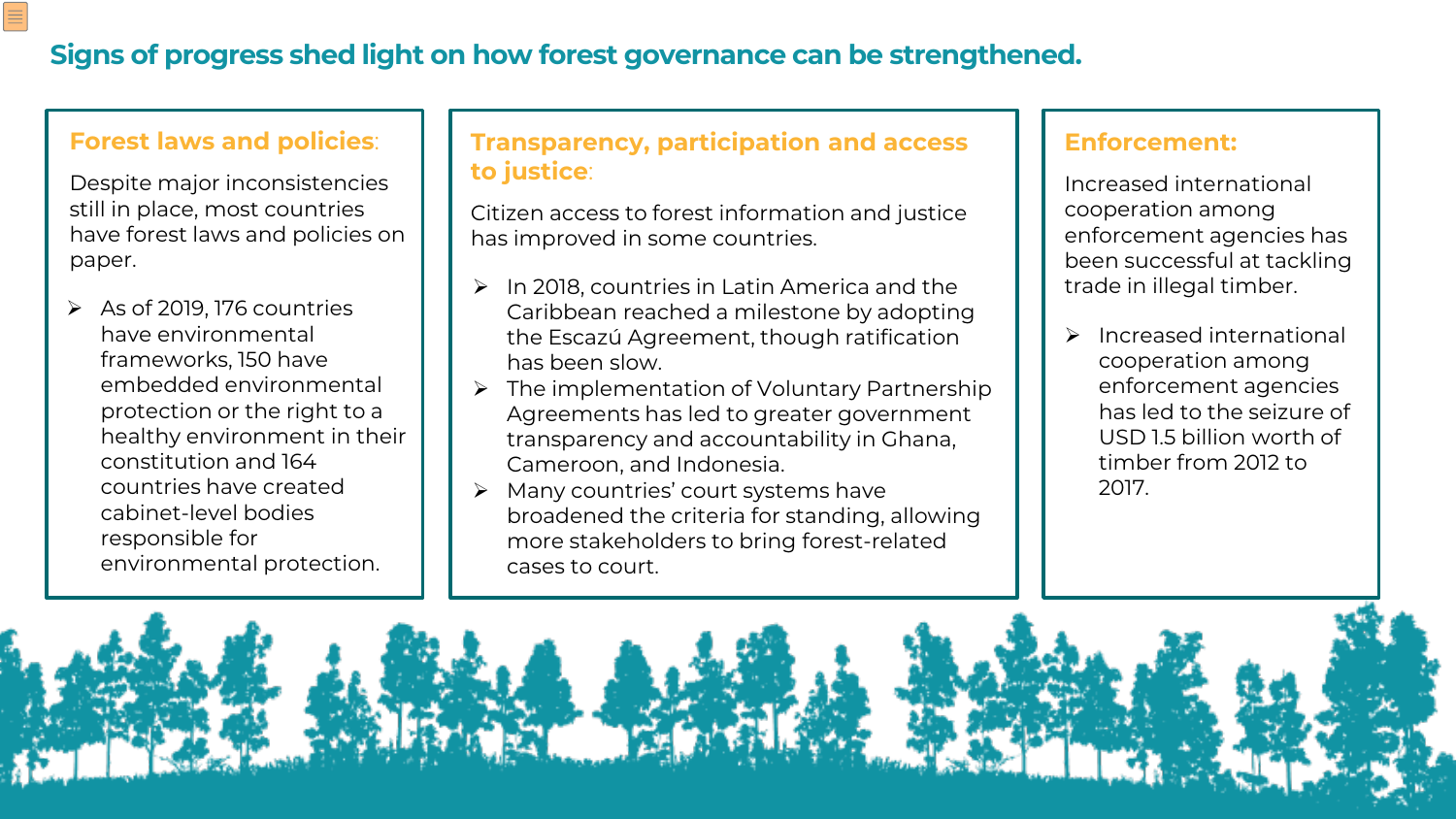# **Signs of progress shed light on how forest governance can be strengthened.**

# **Recognition of land and resource rights for Indigenous Peoples, local communities and women**:

The importance of securing tenure rights is gaining recognition even as significant gaps remain.

- $\triangleright$  The amount of forest land in 41 countries where IPLCs have legally recognized rights increased from 11 percent in 2002 to 15 percent in 2017.
- $\triangleright$  A 2020 analysis of 42 countries found that IPLCs lands covered at least 49% of their total land area, but only about half of these lands were legally recognized.

#### **Demand-side measures:**

Several countries have adopted demand-side regulations to address commodity-driven deforestation.

- Emerging economies in Asia, including China, Indonesia, Malaysia, the Republic of Korea and Vietnam, have adopted demand-side regulations that prohibit the sale and import of illegally harvested timber.
- $\triangleright$  The EU is developing legislation that would prevent the import of products linked to deforestation, while the UK is pursuing similar legislation on illegal deforestation.

# **Public-private collaboration:**

A small group of large companies have taken steps to work with governments to jointly address commodity-driven deforestation.

 $\triangleright$  The Cocoa & Forests Initiative stands as an example of public-private cooperation, with 35 cocoa and chocolate companies working with the governments of Ghana and Cote d'Ivoire on joint action plans. In Colombia, the Cocoa, Forest & Peace Initiative follows a similar model.